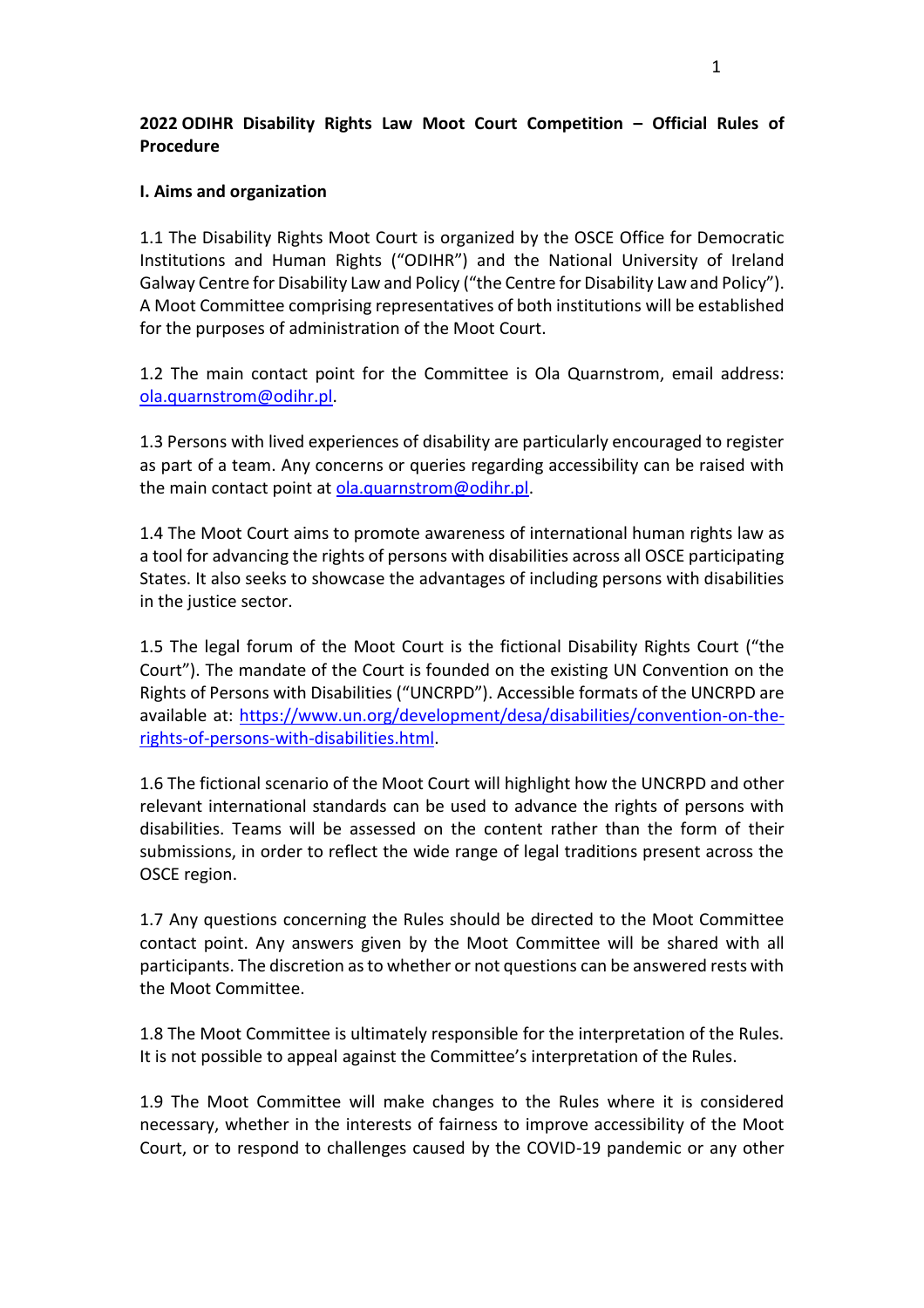circumstances considered relevant. All participating teams will be informed of any changes as soon as possible. Any changes to the Rules will apply equally to all teams.

1.10 Registration for the competition will be via an Internet link disseminated by the Moot Committee. Upon registration, teams should provide their region, institutional affiliation, full names of team members, full name and position of mentor, institutional email addresses, and any other information requested on the registration form. Registering teams should allocate a main contact person within their team.

1.11 The registration form requiresteams to complete a brief statement of motivation of up to 1,000 characters (no spaces). The statement of motivation will not form part of a team's score in the competition.

1.12 The moot scenario will be sent to all participants at the same time after registration for the competition has been completed.

1.13 The deadline for submission of written pleadings will be communicated to all teams that complete the official registration process.

1.14 Failure to comply with the Rules of Procedure may result in disqualification of teams. Decisions on disqualification rest entirely at the discretion of the Moot Committee, and are not open to appeal. Any questions about the Rules should be raised with the Moot Committee contact point in accordance with Rule 1.7.

## **II. Eligibility**

2.1 Any individuals currently enrolled in a programme of study in law in an OSCE participating State are entitled to enter as part of a team representing their institution. This includes both undergraduate and postgraduate (Master's level) study. Postgraduate research students (PhD level or equivalent) are not eligible to compete, but may act as team mentors (see rule 2.6).

2.2 Individuals enrolled in a mixed programme of study (such as Law and Sociology) are eligible to compete where study of the law forms at least 50% of their module content.

2.3 Individuals should ensure they have the authorisation of the institutions at which they are enrolled to participate in the Moot Court.

2.4 Teams should consist of between 2 and 4 persons.

2.5 Changes to the composition of teams after submission of written pleadings will only be accepted where appropriate extenuating circumstances (such as those related to illness) are presented. All decisions regarding whether to accept changes to the composition of teams rest at the discretion of the Moot Committee, and are not open to appeal.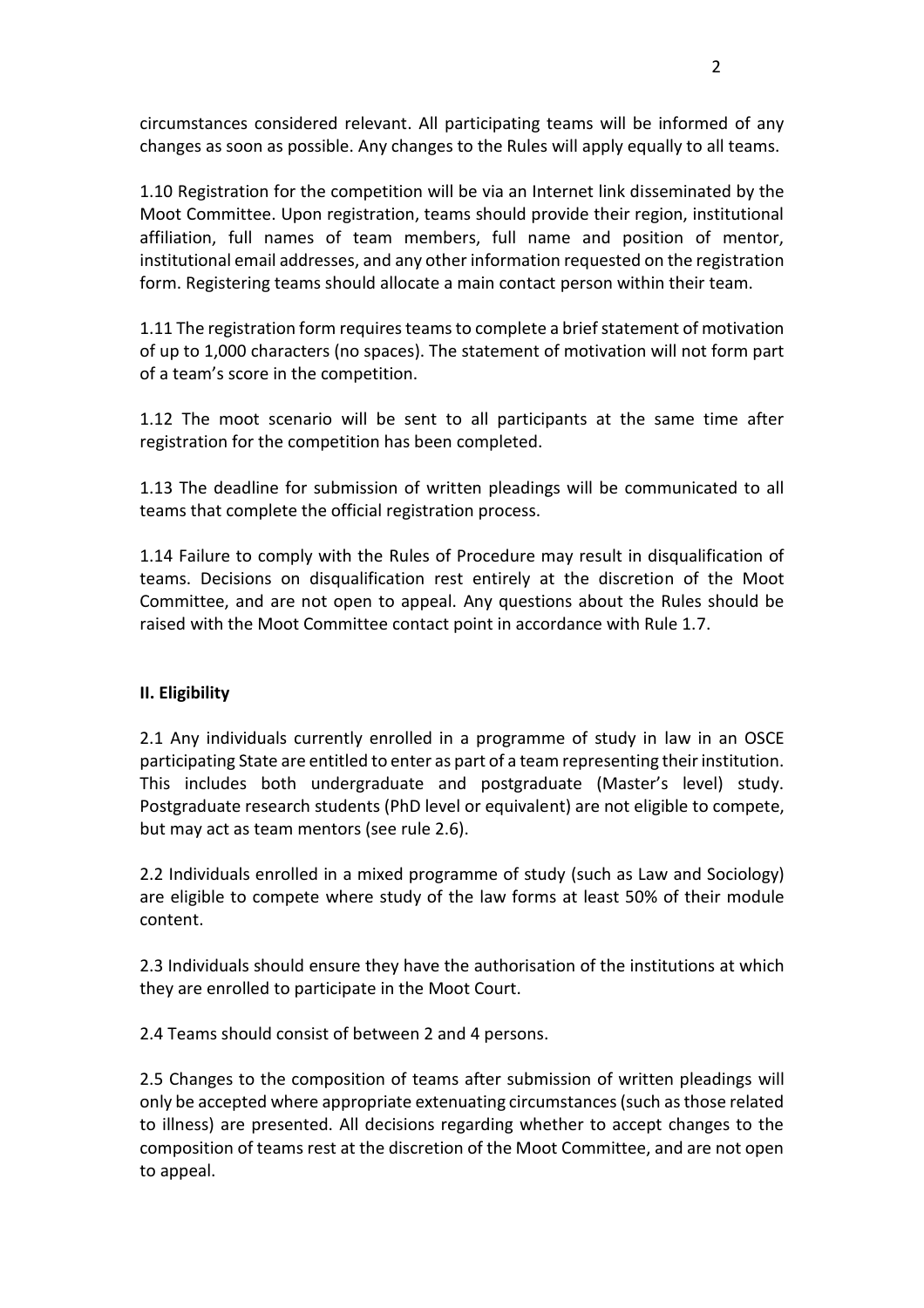2.6 Each participating institution may only register one team using the team registration form. All members of a team must be from the same institution.

2.7 Queries regarding eligibility should be addressed to the Moot Committee.

2.8 Decisions on eligibility rest entirely at the discretion of the Moot Committee, and are not open to appeal.

2.9 Teams progressing to oral round(s), should select two team members to deliver the oral pleadings. Other team members can assist in preparing the oral pleadings.

2.10 Each team may benefit from the expertise of a mentor from their affiliated institution. The mentor must be a permanent member of staff or research student (PhD or equivalent) at the institution. The mentor must be formally registered as the team mentor at the point of registration.

2.12 Teams that have been unable to secure a mentor will be provided with a mentor by the Moot Committee. Any mentor provided by the Moot Committee will be subject to the same Rules as mentors obtained by participating teams.

2.13 Any mentors from participating institutions or provided by the Moot Committee will not in any way be affiliated with the Moot Committee or involved in the organization of the Moot Court. Judges and members of the Moot Committee and any other persons involved in the organization of the Moot Court cannot serve as mentors.

2.14 Team mentors can be present at team meetings and offer general support and guidance. Mentors may provide general feedback on the focus and structure of written pleadings but should not otherwise be involved in the drafting process or formulation of specific arguments.

2.15 No other party should be in any way involved in the preparation of a team's written or oral pleadings.

2.16 Each team should elect an official point of contact and note this information at the point of registration.

#### **III. Written pleadings**

3.1 The legal forum for the dispute is the fictional Disability Rights Court. The mandate of the Court is founded on the UNCRPD. The Court accepts individual complaints brought against States parties to the Convention.

3.2 The UNCRPD and jurisprudence of UN treaty bodies take precedence within this legal system. However, other persuasive sources may also be cited in support of a team's arguments. These may include: jurisprudence of the European Court of Human Rights and other regional human rights courts; General Comments, concluding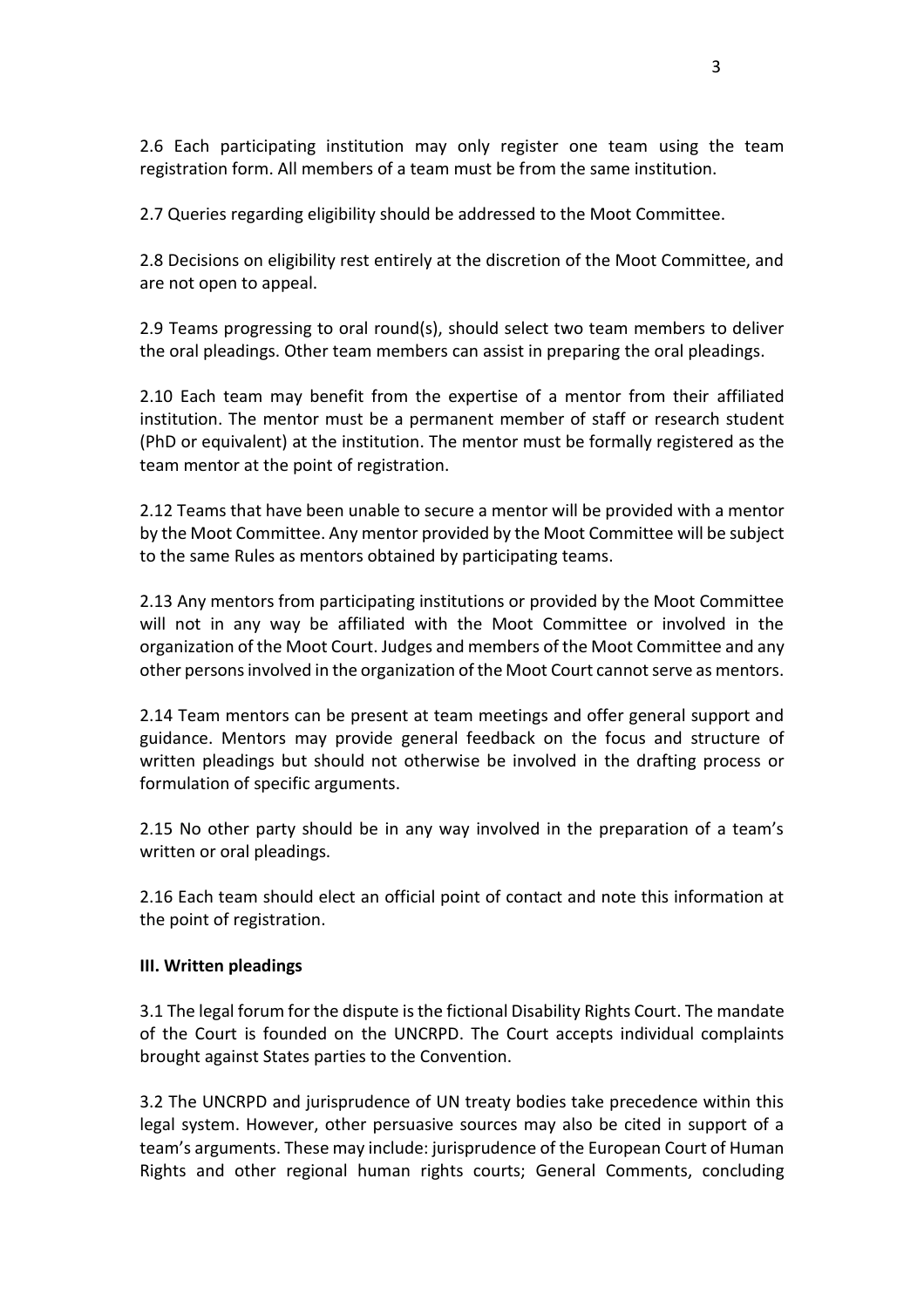observations and State parties reports of UN treaty bodies; reports of UN Special Rapporteurs and regional human rights bodies; and any other sources that teams consider to be useful and persuasive within this context.

3.3 Teams should not rely on more than 25 sources in total (this includes treaties).

3.4 Written pleadings should be drafted in English.

3.5 The written pleadings for each team should include two sections. Section 1 should set out the arguments on behalf of the applicant. Section 2 should set out the arguments on behalf of the respondent government.

3.6 The overall word count for each section shall not exceed 2,000 words. Footnotes and the bibliography are not included in the word count). It is not necessary for each section to amount to 2,000 words exactly, though it is recommended that equal attention is paid to both sections.

3.7 In order to reflect the diversity of legal traditions present across the OSCE region, there are no particular requirements regarding the structure that written pleadings should take. Teams should however use their best judgement in presenting their arguments in a clear and logical manner, with regard to the marking criteria set out at point 3.15 below.

3.8 Sources should be cited using footnotes and applying the Oxford Standard for Citation of Legal Authorities ("OSCOLA"). Guidelines for citing international law sources using OSCOLA are available at: [https://www.law.ox.ac.uk/sites/files/oxlaw/oscola\\_2006\\_citing\\_international\\_law.p](https://www.law.ox.ac.uk/sites/files/oxlaw/oscola_2006_citing_international_law.pdf) [df.](https://www.law.ox.ac.uk/sites/files/oxlaw/oscola_2006_citing_international_law.pdf)

3.9 Teams should ensure that all referenced sources are duly cited, in order to avoid disqualification on the grounds of plagiarism.

3.10 Written pleadings should include a bibliography that lists all sources that are relied on within the pleadings.

3.11 Written pleadings should be submitted in one Microsoft Word or PDF document/two documents [depending on Rule 3.6 above]. The document should not contain any information other than the team number, written pleadings and bibliography.

3.12 In the interest of accessibility, there are no formatting requirements for written pleadings, such as font style or size.

3.13 Teams will be allocated a team number after registration has been completed. The team number should be the only identifying marker on the submitted document, which should otherwise be fully anonymised.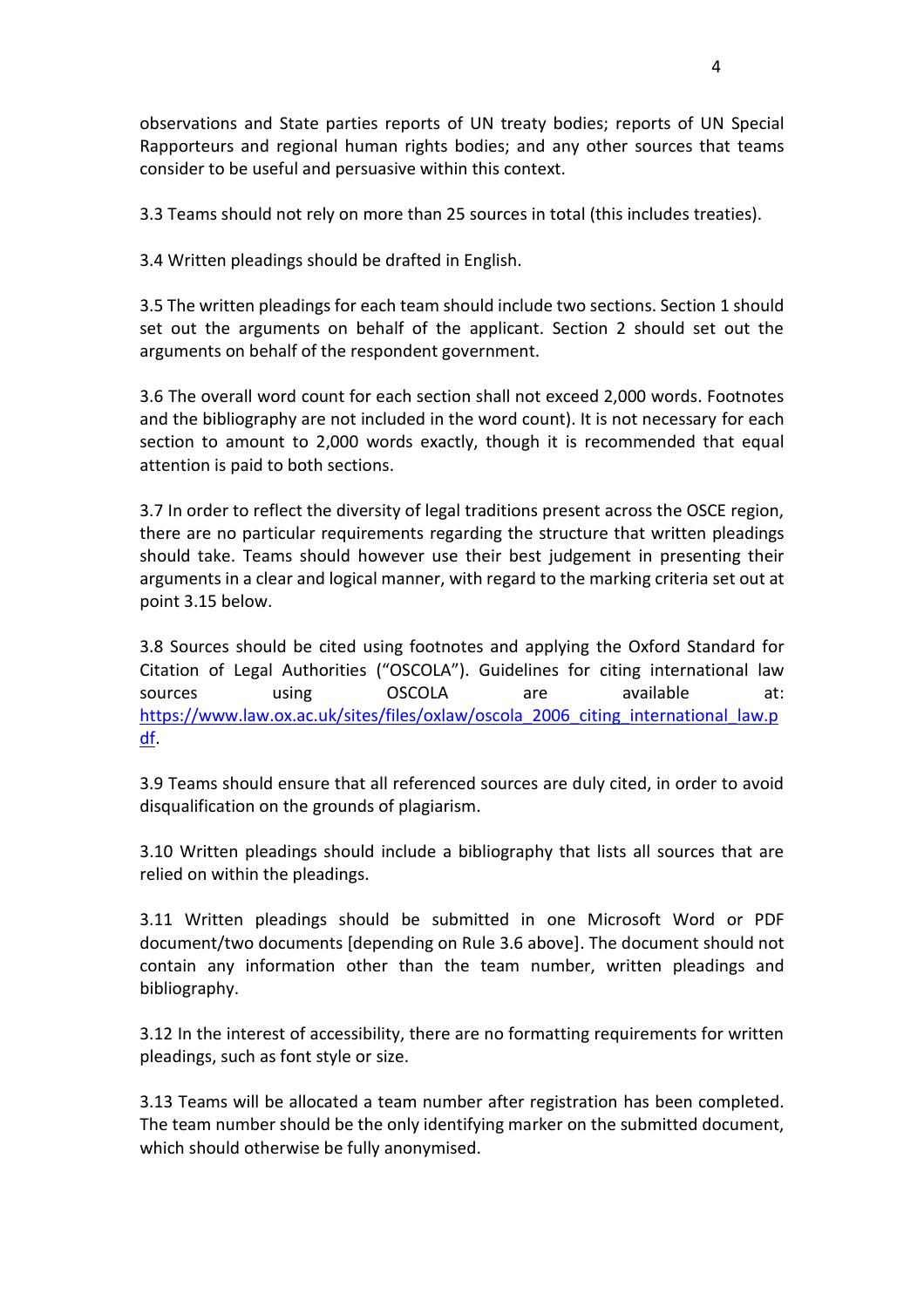3.14 Teams may only ask questions to clarify the content of the factual scenario. The discretion as to whether or not questions can be answered rests with the Moot Committee. Any given answers will be communicated to all participating teams.

3.15 Written pleadings are scored out of a possible 25 marks. The allocation of possible marks is as follows: up to 10 marks for the quality of legal analysis; up to 5 marks for relevance of identified legal materials; up to 5 marks for identification and appropriate weighing of key issues; and up to 5 marks for overall flow and structure of written arguments. As per Rule 1.11, the obligatory statement of motivation included on a team's registration form will not be taken into account during the marking process.

3.16 Penalties will be applied to written pleadings that exceed the maximum word count. An automatic 2-mark penalty will be applied to pleadings that exceed the word count by between 1 and 500 words. An automatic 5-mark penalty will be applied to pleadings that exceed the word count by 501 or more words.

3.17 An automatic 2-mark penalty will be applied to pleadings that are submitted after the deadline. Written pleadings that are submitted more than 12 hours after the deadline will not be accepted unless prior permission is granted by the Moot Committee in the event of relevant extenuating circumstances (such as those related to illness). All decisions as to whether to grant a limited time extension rest entirely at the discretion of the Moot Committee, and are not open to appeal. Time extensions will only be granted in exceptional circumstances.

#### **IV. Interim regional rounds**

4.1 An interim regional round may be held at the discretion of the Moot Committee, where considered necessary to assist in the selection of the two teams proceeding to final rounds.

4.2 Regional rounds will be held orally in English and ESL.

4.3 A Chair of the Moot Court, assigned by the Moot Committee, will be tasked with ensuring that the Rules of Procedure are followed during regional rounds. Teams that repeatedly violate the Rules during the regional round will be subject to disqualification.

4.4 Teams selected to progress to regional rounds will be given 15 minutes to present an outline of their written arguments. Teams should select one team member as a speaker.

4.5 After each team's oral arguments, they will be asked one question by the judging panel.

4.6 Teams must select one team member to respond to questions from the judging panel (rebuttal). This does not need to be (but can be) the same team member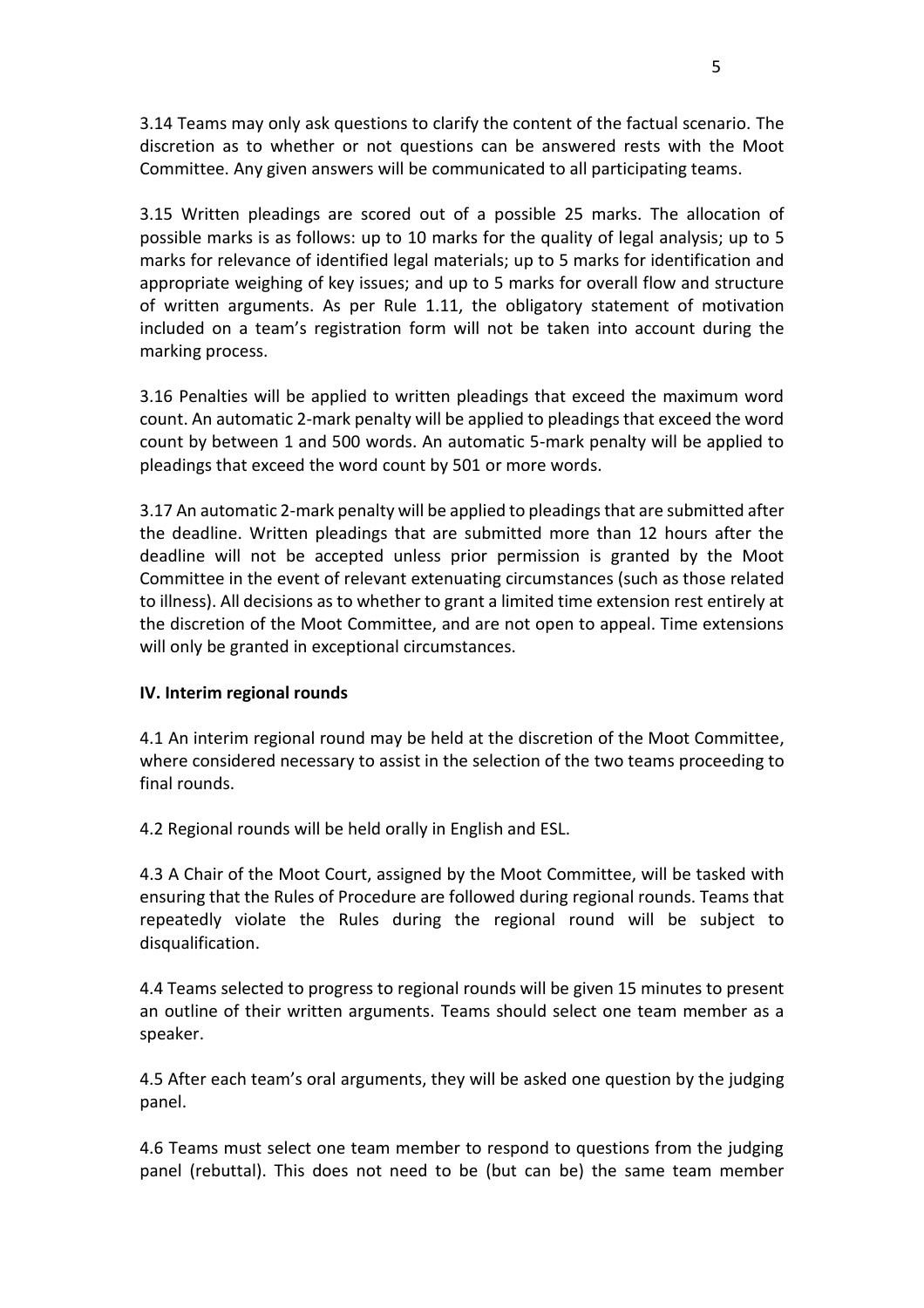selected in accordance with Rule 4.4. The maximum time permitted for rebuttal is 5 minutes.

4.7 No person(s) other than individual team members selected for presentation and rebuttal should speak during the allocated speaking times. Interruptions of any other kind are similarly not permitted.

4.8 Regional rounds are scored out of a possible 15 points. The allocation of possible marks is as follows: up to 10 marks for the content of oral arguments, and up to 5 marks for the quality of responses to judicial intervention (rebuttal).

## **V. Oral rounds**

5.1 Oral arguments must be based on the team's prior written pleadings.

5.2 Oral rounds will be held in English and ESL.

5.3 A Chair of the Moot Court, assigned by the Moot Committee, will be tasked with ensuring that the Rules of Procedure are followed during oral rounds. Teams that repeatedly violate the Rules during the oral round(s) will be subject to disqualification.

5.4 Prior to the oral rounds, further factual information will be added to the scenario. Teams will be expected to address the additional points during their oral submissions.

5.5 Each team will have 30 minutes to present their oral arguments. Teamsshould aim to divide this time evenly between two team members who are selected as speakers.

5.6 After each team's oral arguments, they will face to up to a maximum of 3 questions from the judging panel. Teams will be asked an equal number of questions.

5.7 Teams must select one team member to respond to questions from the judging panel. The maximum time permitted for rebuttal is 10 minutes.

5.8 After each team has completed their oral arguments, including rebuttal, the opposing team will have 5 minutes to present any additional points arising as a result of the presenting team's oral arguments. Teams must select one team member to present additional points.

5.9 No person(s) other than individual team members selected for presentation, rebuttal and additional arguments should speak during allocated speaking times. Interruptions of any other kind are similarly not permitted.

5.10 The final score is awarded based on a possible 50 points (or 65 points where a regional round has taken place). The initial score out of 25 for the written pleadings (and out of 15 for regional rounds where relevant) will be carried forward. Oral rounds will attract a maximum of 25 points. The allocation of possible marks is as follows: up to 10 marks for the content of oral arguments; up to 10 marks for the quality of